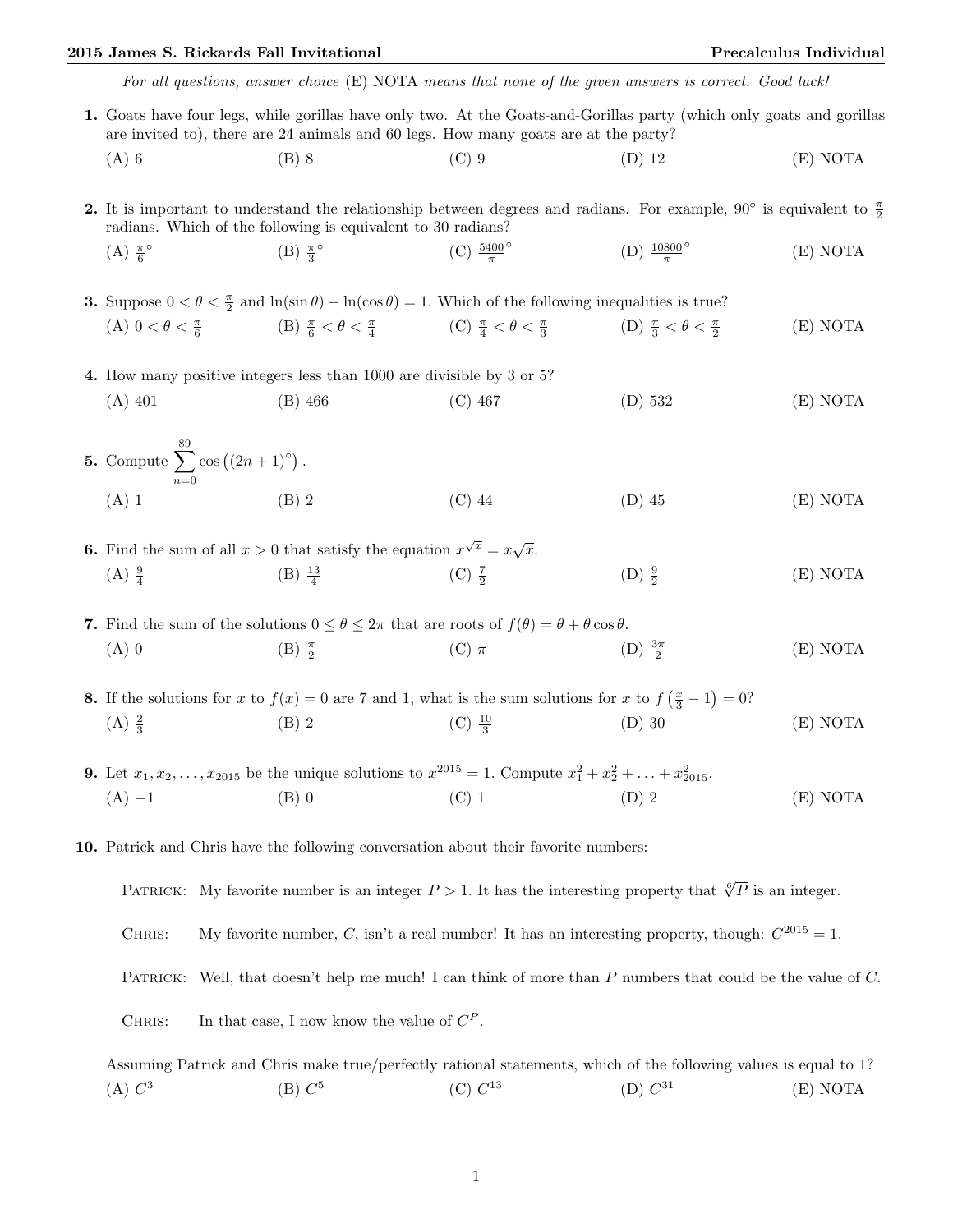| 2015 James S. Rickards Fall Invitational                                                                                                                            |                                                                                                                                                         |                          |                          | Precalculus Individual |  |
|---------------------------------------------------------------------------------------------------------------------------------------------------------------------|---------------------------------------------------------------------------------------------------------------------------------------------------------|--------------------------|--------------------------|------------------------|--|
| 11. You've made it to page two; congratulations! Compute $\log_2(9) \cdot \log_3(4)$ .                                                                              |                                                                                                                                                         |                          |                          |                        |  |
| $(A)$ 1                                                                                                                                                             | $(B)$ 2                                                                                                                                                 | (C) $2\sqrt{2}$          | $(D)$ 4                  | (E) NOTA               |  |
| 12. Compute $\sin (\arcsin (\frac{1}{3}) + \arccos (\frac{1}{3}))$ , where the inverse trig functions are assumed to have their traditional re-<br>stricted ranges. |                                                                                                                                                         |                          |                          |                        |  |
| $(A)$ 0                                                                                                                                                             | $(B) \frac{1}{2}$                                                                                                                                       | (C) $\frac{\sqrt{2}}{2}$ | (D) $\frac{\sqrt{3}}{2}$ | (E) NOTA               |  |
|                                                                                                                                                                     | <b>13.</b> What is the area of the triangle whose vertices are given by the polar coordinates $(0,0)$ , $(1,\frac{\pi}{3})$ , and $(2,\frac{\pi}{6})$ ? |                          |                          |                        |  |
| $(A) \frac{1}{4}$                                                                                                                                                   | (B) $\frac{1}{2}$ (C) $\frac{3}{4}$                                                                                                                     | $(D)$ 1                  |                          | (E) NOTA               |  |
| <b>14.</b> For real numbers x, what is the maximum possible value of $3x - x^2$ ?                                                                                   |                                                                                                                                                         |                          |                          |                        |  |
| $(A) \frac{3}{4}$                                                                                                                                                   | (B) $\frac{9}{4}$                                                                                                                                       | $(C) \frac{3}{2}$        | $(D)$ 3                  | (E) NOTA               |  |
| <b>15.</b> Compute the area of the region in the $(x, y)$ -plane that satisfies $\frac{x^2}{36} + \frac{y^2}{16} \le 4$ .                                           |                                                                                                                                                         |                          |                          |                        |  |
| (A) $18\pi$                                                                                                                                                         | $(B)$ 36 $\pi$                                                                                                                                          | (C) $72\pi$              | (D) $144\pi$             | (E) NOTA               |  |
| <b>16.</b> Suppose $0 \le x \le \frac{\pi}{2}$ and $\sec^2(x) + \tan^2(x) = 1 + \cos^2(x)$ . What is $\sin^2(x)$ ?                                                  |                                                                                                                                                         |                          |                          |                        |  |
|                                                                                                                                                                     | (A) $2-\sqrt{3}$ (B) $\sqrt{2}-1$ (C) $\sqrt{3}-1$ (D) $\frac{\sqrt{3}}{2}$                                                                             |                          |                          | (E) NOTA               |  |
| <b>17.</b> Suppose that s and t are complex numbers such that $ s  =  t  =  s - t  = 1$ . Compute $ s + t $ .                                                       |                                                                                                                                                         |                          |                          |                        |  |
| $(A)$ 1                                                                                                                                                             | (B) $\sqrt{2}$ (C) $\sqrt{3}$ (D) 2                                                                                                                     |                          |                          | (E) NOTA               |  |

18. The result of the "Basel problem" is quite beautiful:

$$
\sum_{k=1}^{\infty} \frac{1}{k^2} = \frac{1}{6} \cdot \pi^2.
$$

Now, let  $S = \{1, 2, 4, 5, 7, 8, 10, \ldots\}$  be the set of positive integers which are not divisible by 3. With the result of the Basel problem in mind, one can show that

$$
\sum_{s \in S} \frac{1}{s^2} = \frac{a}{b} \cdot \pi^2
$$

where a and b are relatively prime positive integers. Compute  $a + b$ .

(A) 10 (B) 13 (C) 19 (D) 31 (E) NOTA

**19.** Suppose that  $0 < x < \frac{\pi}{2}$  and  $\sin(x) = \sqrt{\cos(x)}$ . Compute  $\cos(x)$ .  $(A) \frac{1}{4}$ (B)  $\frac{\sqrt{3}}{3}$  $(C) \frac{\sqrt{5}-1}{2}$ (D)  $\frac{\sqrt{5}+1}{4}$ (E) NOTA

**20.** What is the period of  $f(x) = \sin(x) + \cos(x + \frac{\pi}{6})$ ? (A)  $\pi$  (B)  $2\pi$  (C)  $3\pi$  (D)  $6\pi$  (E) NOTA

21. Eli and Allison are playing a game. Eli goes first, and he has to say a positive integer less than or equal to 16. Then, Allison must add a positive integer less than or equal to 16 to Eli's number, at which point Eli must add a positive integer less than or equal to 16 to Allison's number, and so on. The winner is whomever says the number 2015. What number must Eli say first to ensure that he will win the game if both players play optimally?

(A) 9 (B) 11 (C) 13 (D) 15 (E) NOTA